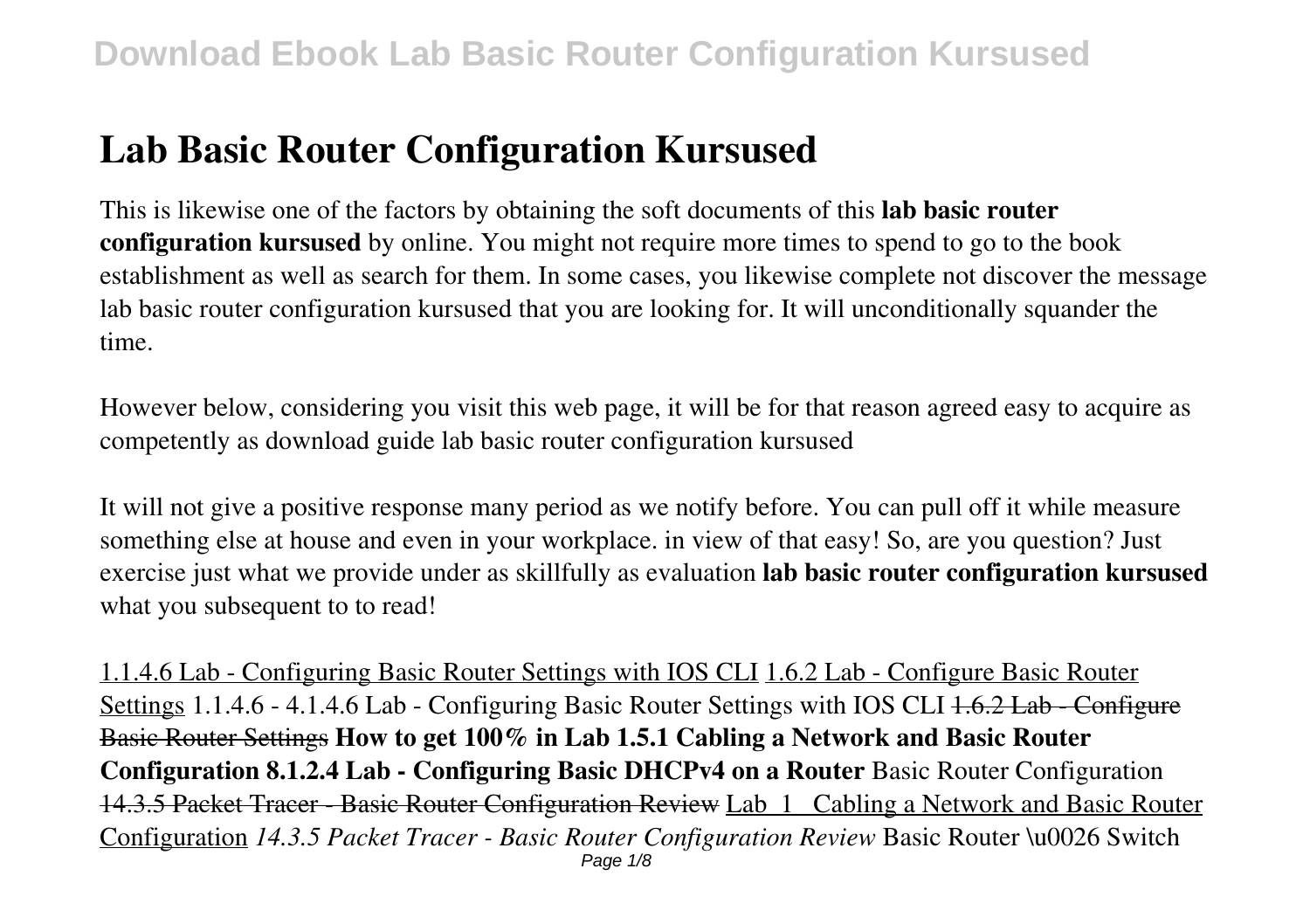IOS configuration commands - CCNA beginner Basic Router Configuration How to Setup a TP-Link WiFi Router New CCNAv7 Lab - Basic Switch Configuration - Lab 1.1.7 Configuring RIP (Routing Information Protocol) Packet Tracer | BScIT MCA Practical Hub, Switch, \u0026 Router Explained - What's the difference? **Basic Router Commands Connecting Routers in Packet Tracer**

Cisco Packet Tracer basic router configuration 2019\*Exclusive\* #02

How to Add Module Port for Router or Switch on Packet Tracer*how to configure router in packet tracer* **Network Troubleshooting using PING, TRACERT, IPCONFIG, NSLOOKUP COMMANDS LAB 1 Basic Router Config FREE CCNA Lab 003: Basic Router Security Configuration 3** *Configuring Basic Router Settings and set password with IOS CLI | | Cisco Packet Tracer Tutorial 05* **SRWE - Packet Tracer - 14.3.5 - Basic Router Configuration Review** FREE CCNA Lab 002: Basic Router Security Configuration 2

Basic Router Configuration**Lab 1.1.4.6 Packet Tracer - Configuring Basic Router Settings with - Professor Munshi Shams (CCNA 2)** Networking | CCNA Lab | Basic Router Configuration | CCNA Tutorials

Lab Basic Router Configuration Kursused

Lab: Basic Router Configuration - Kursused 86 OSPF Basic Configuration Lab Lab: Basic OSPF Configuration Lab R1(config-router)# network 192.168.10.4 0.0.0.3 area 0 R1(config-router)# Step 5: When you are finished with the OSPF configuration for R1, return to privileged EXEC mode. Lab: Basic OSPF Configuration Lab - MAFIADOC.COM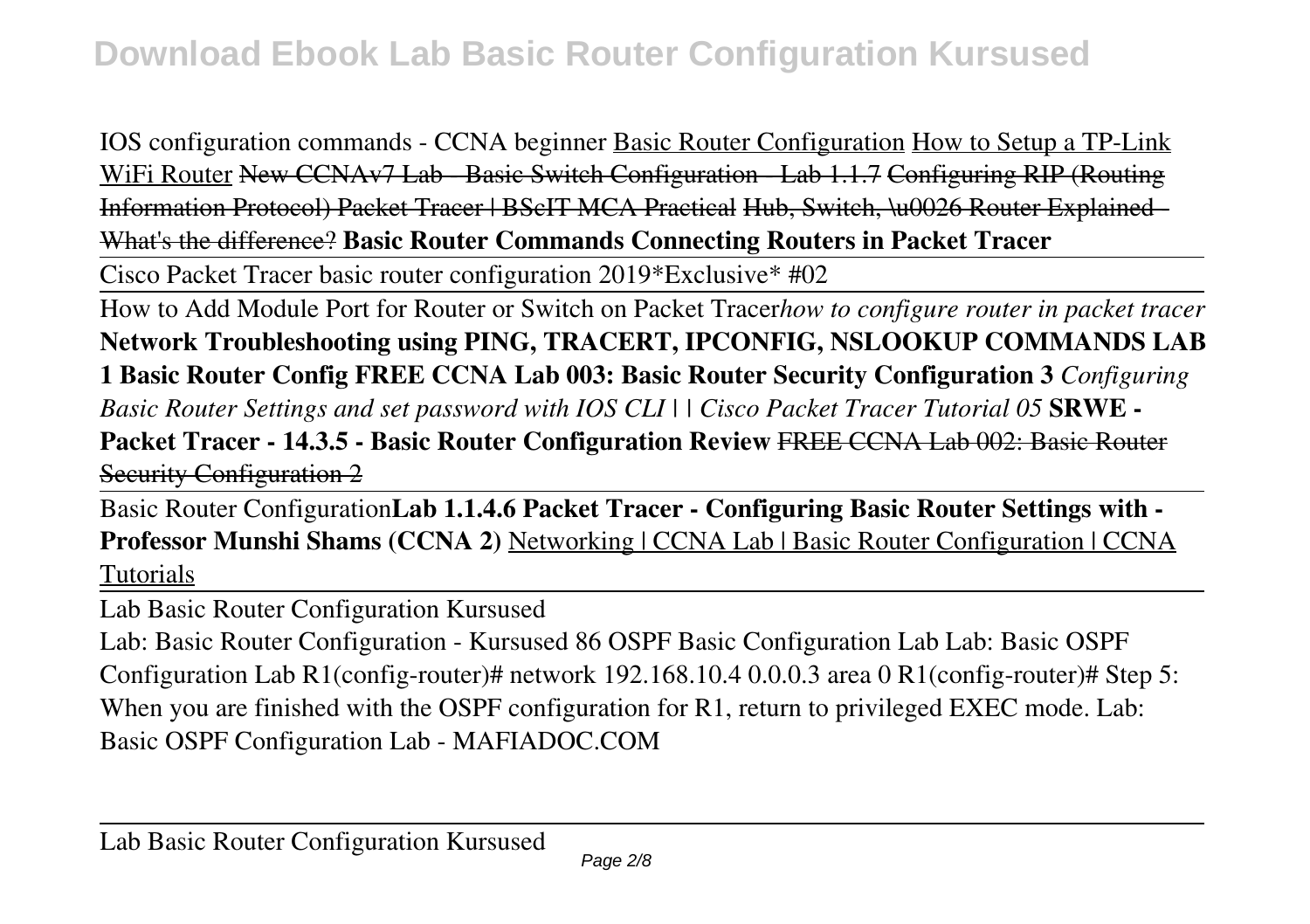## **Download Ebook Lab Basic Router Configuration Kursused**

Step 4: Configure the router name as R1. Lab: Basic Router Configuration - Kursused 86 OSPF Basic Configuration Lab Lab: Basic OSPF Configuration Lab R1(config-router)# network 192.168.10.4 0.0.0.3 area 0 R1(config-router)# Step 5: When you are finished with the OSPF configuration for R1, return to privileged EXEC mode.

Lab Basic Router Configuration Kursused Step 2: Configure the router. Open configuration window. Console into the router and enable privileged EXEC mode. router> enable. Enter configuration mode. router# config terminal. Assign a device name to the router. router(config)# hostname R1. Set the router's domain name as ccna-lab.com. R1(config)# ip domain name ccna-lab.com

1.6.2 Lab – Configure Basic Router Settings Answers - ICT ...

a. Configure the IP address, subnet mask, and default gateway settings on PC-A. b. Configure the IP address, subnet mask, and default gateway settings on PC-B. Step 2: Configure the router. Open configuration window a. Console into the router and enable privileged EXEC mode. b. Enter configuration mode. Router>enable Router#config terminal

1.6.2 Lab - Configure Basic Router Settings (Answers) File Name: Lab Basic Router Configuration Kursused.pdf Size: 4787 KB Type: PDF, ePub, eBook Page 3/8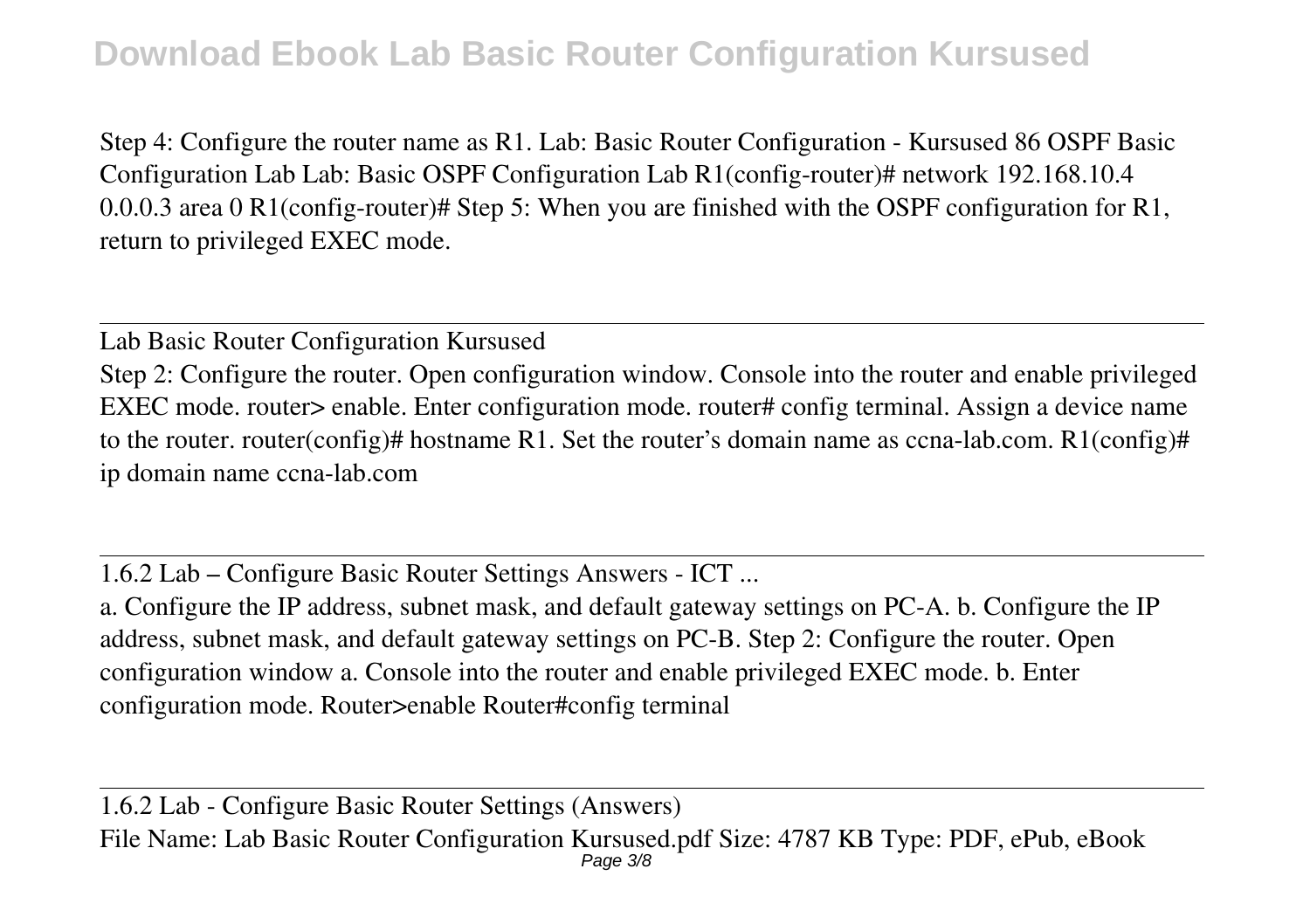Category: Book Uploaded: 2020 Sep 20, 11:08 Rating: 4.6/5 from 793 votes.

Lab Basic Router Configuration Kursused | alabuamra.com Lab Basic Router Configuration Kursused CCNA RSE 8124 Lab – Configuring Basic DHCPv4 on a Router Topology Addressing Table Objectives Part 1: Build the Network and Configure Basic Device Settings Part 2: Configure a DHCPv4 Server and a DHCP Relay Agent Background / Scenario The

Kindle File Format Lab Configuring Basic Dhcpv4 On A Router For review purposes, this lab provides the commands necessary for specific router configurations. Note: The routers used with CCNA hands-on labs are Cisco 4221 with Cisco IOS XE Release 16.9.4 (universalk9 image). The switches used in the labs are Cisco Catalyst 2960s with Cisco IOS Release 15.2 (2) (lanbasek9 image).

1.6.2 Lab – Configure Basic Router Settings Answers ...

Lab Basic Router Configuration Kursused Task 2: Perform Basic Configuration of Router R1. Step 1: Establish a HyperTerminal session to router R1. Step 2: Enter privileged EXEC mode. Router>enable Router# Step 3: Enter global configuration mode. Router#configure terminal Enter configuration commands, one per line. End with CNTL/Z. Router(config)# Step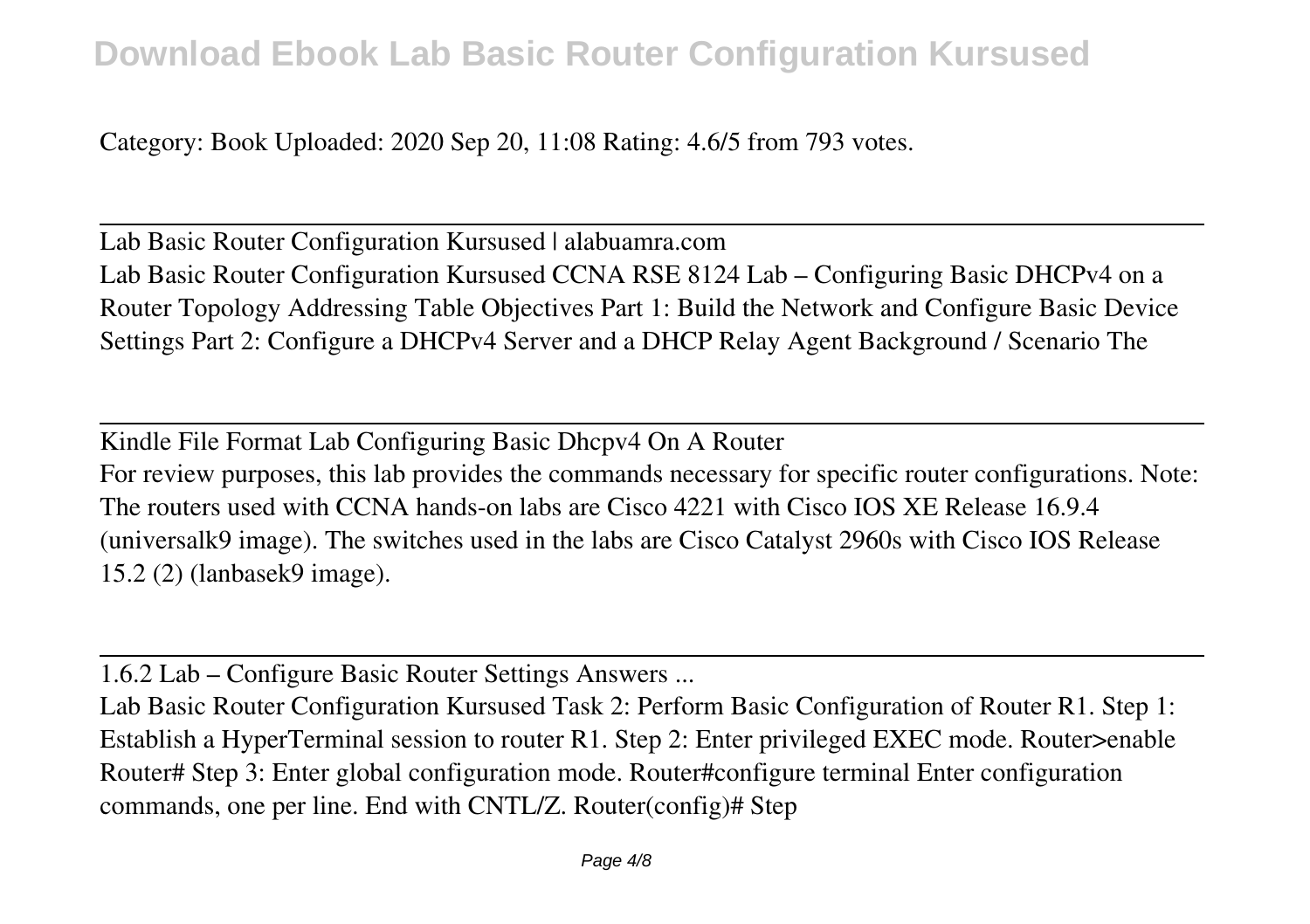Lab Basic Router Configuration Kursused Acces PDF Lab Basic Router Configuration Kursused Note: The routers used with CCNA hands-on labs are Cisco 1 941 Integrated Services Routers (ISRs) with Cisco IOS Release 1 5.2 (4)M3 (universalk9 image). The switches used are Cisco Catalyst 2960s with Cisco IOS Release 1 5.0 (2) (lanbasek9 image). Other routers, switches, and Cisco IOS versions can be used.

Lab Basic Router Configuration Kursused Part 1: Build the Network and Configure Basic Device Settings. In Part 1, you will set up the network topology and configure the routers and switches with basic settings, such as passwords and IP addresses. You will also configure the IP settings for the PCs in the topology. Step 1: Cable the network as shown in the topology.

CCNA RSE 8.1.2.4 Lab – Configuring Basic DHCPv4 on a Router

Lab Basic Router Configuration Kursused This is likewise one of the factors by obtaining the soft documents of this lab basic router configuration kursused by online. You might not require more time to spend to go to the book inauguration as capably as search for them. In some cases, you likewise reach not discover the revelation lab basic ...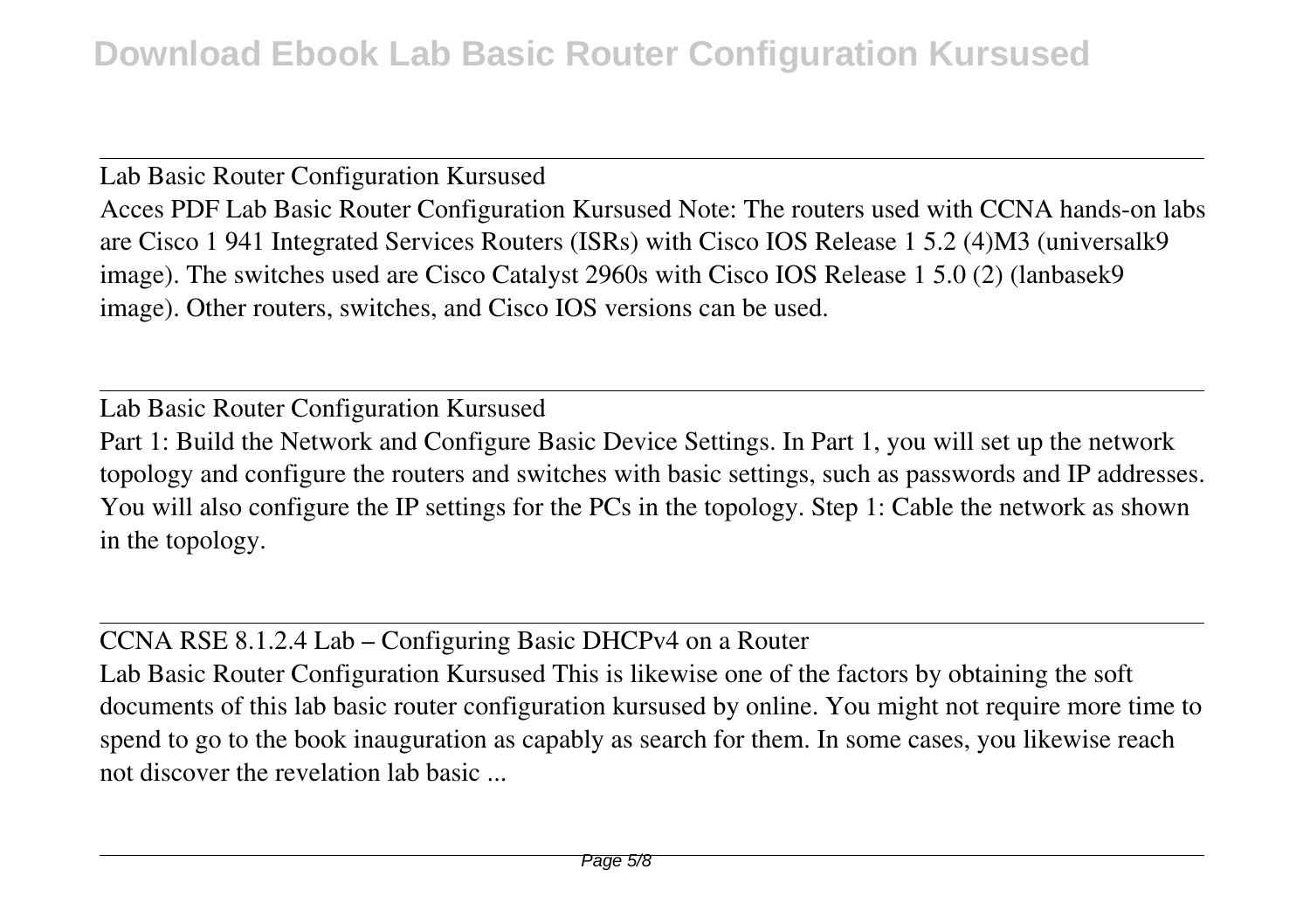### Lab Basic Router Configuration Kursused

Kursused Lab Basic Router Configuration Kursused This is likewise one of the factors by obtaining the soft documents of this lab basic router configuration kursused by online. You might not require more mature to spend to go to the book inauguration as well as search for them. In some cases, you likewise pull off not discover the publication ...

Lab Basic Router Configuration Kursused - kiqyxes.alap2014.co Configuration Kursused | necbooks.us Acces PDF Lab Basic Router Configuration Kursused Lab NoAnswers. Objective: In this lab you will configure a simple network to allow two routers to route packets between to remote networks. Requirements: Two Cisco routers with one Ethernet port and one serial port. Cisco IOS 10.0 or higher ; One PC for consoling into routers with terminal emulation software Lab Basic Router Configuration Kursused Task 2: Perform Basic

Lab Basic Router Configuration Kursused

Download Ebook Lab Basic Router Configuration Kursused from all over the world and are free to listen on your mobile device, iPODs, computers and can be even burnt into a CD. The collections also include classic literature and books that are obsolete. Lab Basic Router Configuration Kursused Task 2: Perform Basic Configuration of Page 4/28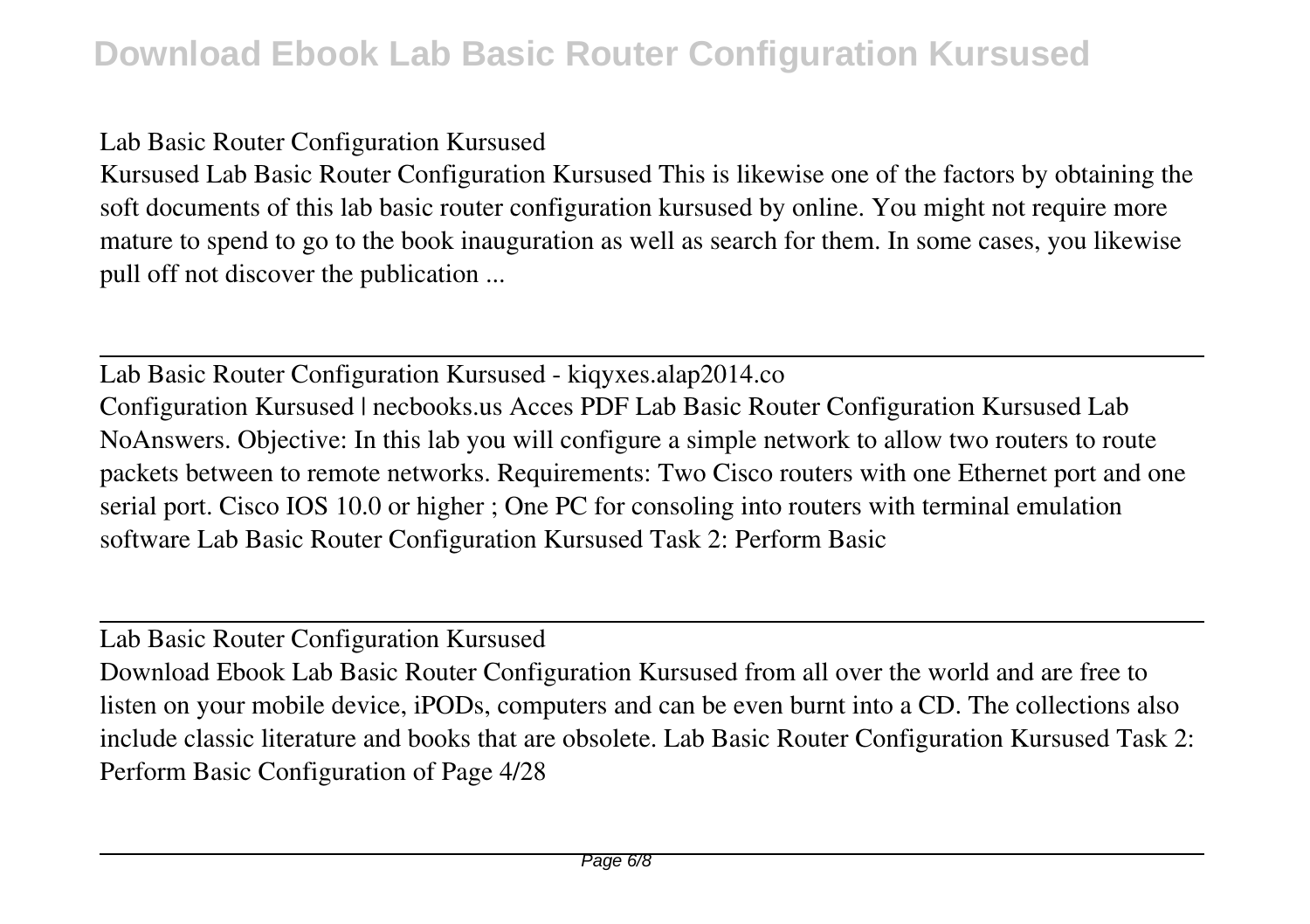#### Lab Basic Router Configuration Kursused

Acces PDF Lab Basic Router Configuration Kursused Basic Router Configuration CCNA RSE 8.1.2.4 Lab – Configuring Basic DHCPv4 on a Router Topology Addressing Table Objectives Part 1: Build the Network and Configure Basic Device Settings Part 2: Configure a DHCPv4 Server and a DHCP Relay Agent Background / Scenario The Dynamic

Lab Basic Router Configuration Kursused Lab Basic Ospf Configuration Lab Once you are in the Router OSPF configuration sub-mode, configure the LAN network 172.16.1.16/28 to be included in the OSPF updates that are sent out of R1. The OSPF network command uses a combination of network-address and wildcard-mask Lab: Basic OSPF Configuration Lab Page 1 of 24 Lab 11.6.1:Basic OSPF

Lab Basic Ospf Configuration Lab Ut Kursused Read Free Lab Basic Ospf Configuration Lab Ut Kursused Configuration Lab Lab Objectives Configure OSPF Area 0 on R1, R2, R4 and R5's frame-relay hub-and-spoke interfaces. Configure the OSPF broadcast network type on R1, R2, R4 and R5's frame relay hub and spoke interfaces. Verify that the spoke routers (R2, R4 and R5) have formed an